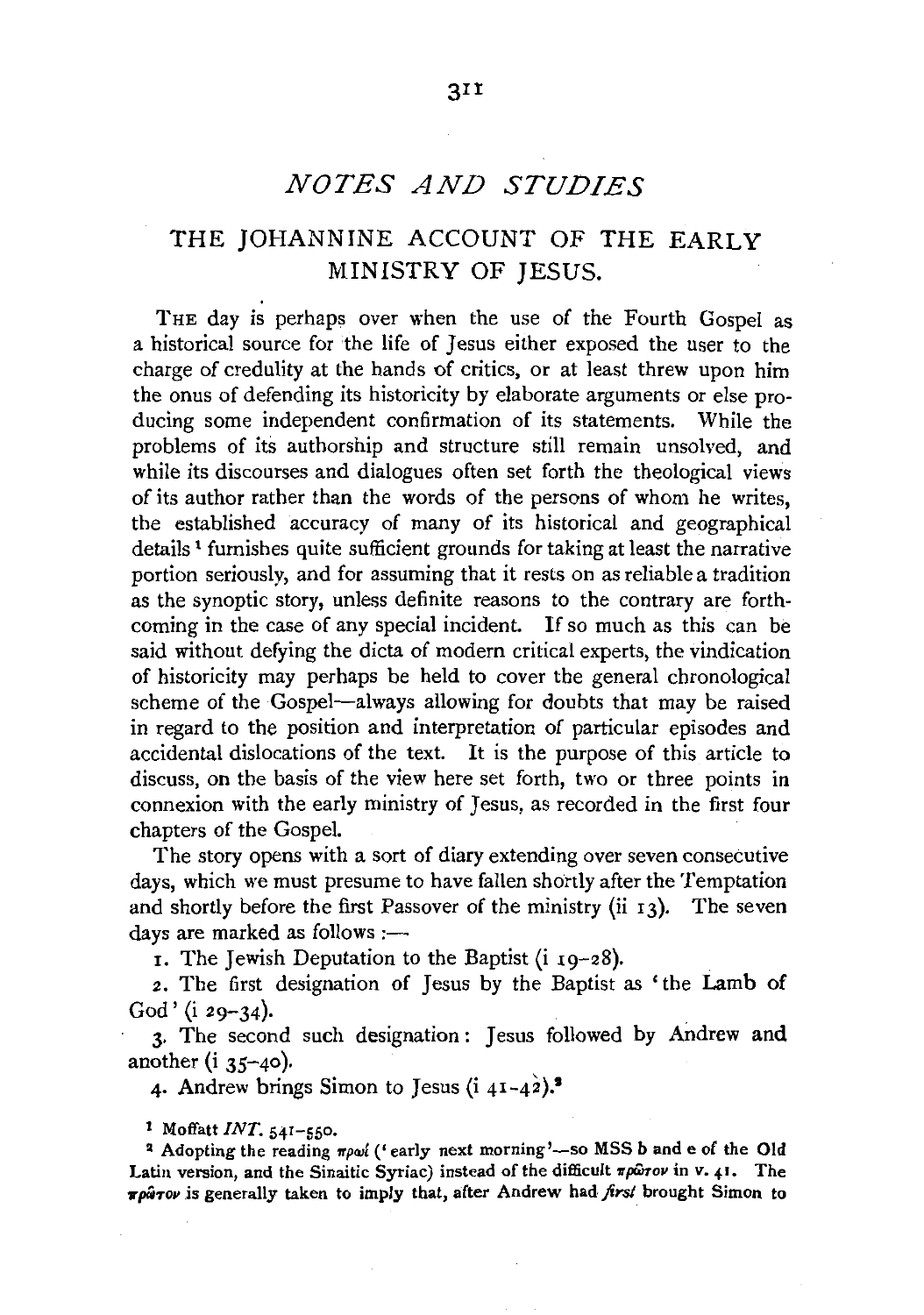#### 312 THE JOURNAL OF THEOLOGICAL STUDIES

5· The call of Philip and Nathanael and the journey to Galilee  $(i 43 - 51)$ .

6. A blank.

7. The Marriage-Feast at Cana (ii  $1-11$ ).<sup>1</sup>

Then comes a stay of 'not many days' at Capernaum with his mother, brothers, and disciples (ii  $12$ ),<sup>2</sup> after which Jesus goes up to Jerusalem because the Passover is at hand. On arrival there he turns the traders out of the Temple courts (ii  $13-22$ ), and later has his interview with Nicodemus. In this dating of the cleansing of the Temple, the Fourth Gospel is at issue with the other three, which agree in placing that incident at the end of the ministry, a week before Jesus's death. Apart from those who for harmonistic reasons believe that there were two cleansings of the Temple, one at the beginning and one at the end of the Ministry,<sup>3</sup> practically all critics agree in regarding the Synoptic chronology as historically true, and in discrediting the Johannine arrangement as a deliberate anachronism.• The following considerations may, however, be urged as telling in favour of the Fourth Gospel on this point.

x. The 'triple tradition' of the Synoptics here reduces itself to the authority of Mark. We have no reason for supposing that Matthew and Luke had access to any information as to the date of the incident beyond the narrative of Mark.<sup>5</sup>

Jesus, the unnamed disciple (supposed to be John) then brought *his* brother James to Jesus (so e.g. Plummer in *Camb. Greek Test. ad loc*.-without even mentioning the variant reading,  $p. 61$ : but this is highly dubious.  $\cdot$ 

<sup>1</sup> The marriage took place 'on the third day' (ii 1), i. e. counting the day of the marriage and the day last mentioned.<br><sup>2</sup> The Rev. F. W. Lewis, whose interesting little monograph, *Disarrangements in* 

*the Fourth Gospel* (1910), I shall have occasion to quote, informs me that he equates this visit to Capernaum with that of Mt. iv 13, which begins the Galilaean Ministry in the Synoptics, and hence finds it necessary to bracket the Synoptic statement that this took place after John's imprisonment (Mt. ii 12), out of deference to Jn. iii 24, which states that John was not yet cast into prison. But nothing is said in Jn. ii 12 ff of an ensuing ministry in Galilee : the stay is one of 'not many days' and is followed by a visit to Jerusalem. It is much simpler to regard the Johannine and Synoptic visits to Capernaum as separate-putting the latter soon after the incident of Jn. iv 46-54 (cf. vi 1 : v should follow vi-Lewis op. cit. 3-5, Moffatt *INT*. 554), and thus avoiding a contradiction between our two authorities in the matter

of John's imprisonment. 8 e. g. Farrar *Lift of Ch.-ist* xiii in it. ; Plummer *op. cit. g6.* Mr J. M. Thompson *(Expositor* VIII ix 434) rightly urges that the Johannine dating is probably intentional, and that the section is probably not one of those that have been accidentally removed from the position originally assigned to them by the author.

<sup>4</sup> Moffatt *INT*. 538.<br><sup>5</sup> 'The synoptic tradition really is derived from Mk's scheme, which is admittedly far from exhaustive. . . . The synoptic scheme rests ultimately upon a single line of . historical tradition' (Moffatt, 541, 543).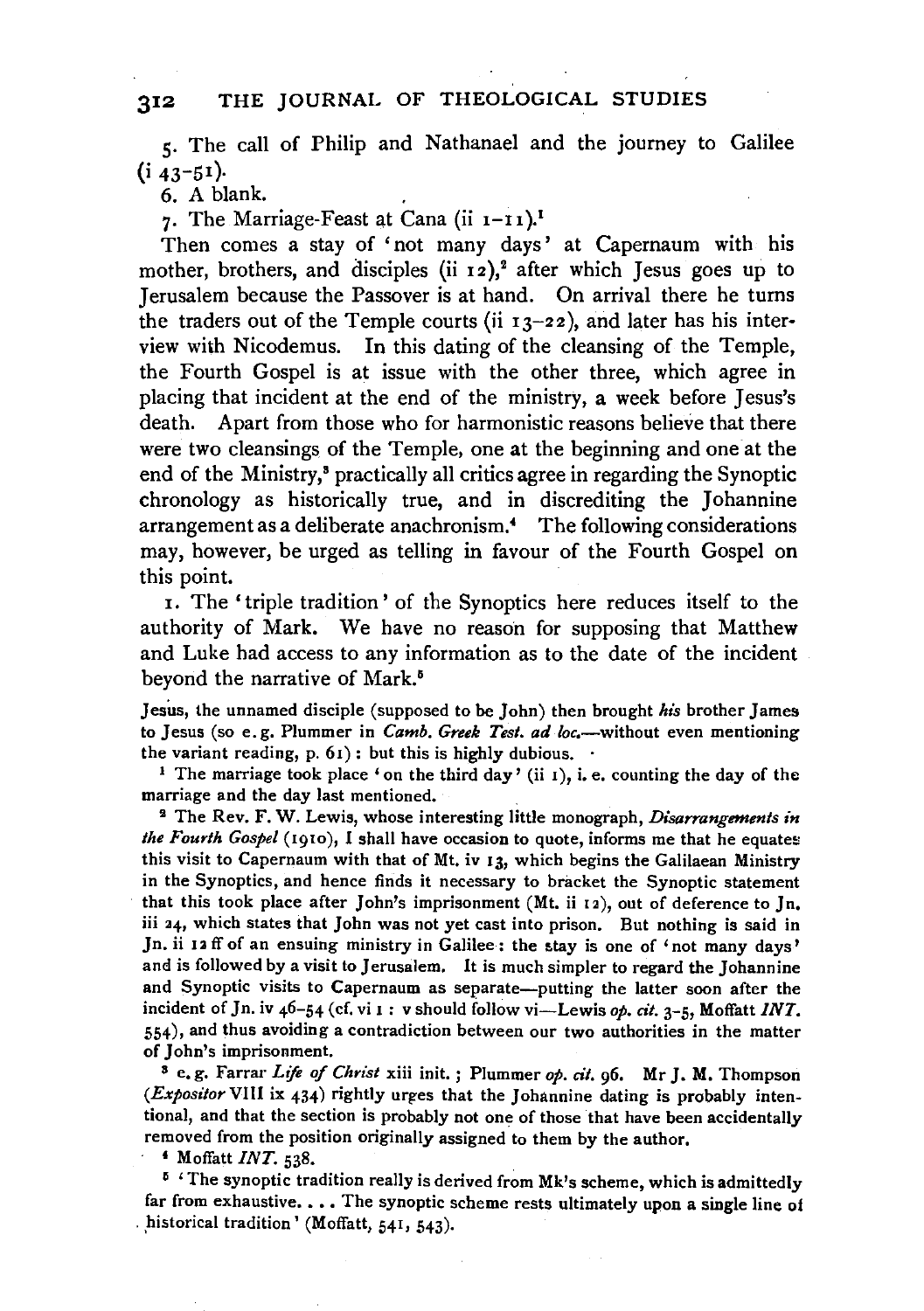2. The complete dependence of Matthew and Luke on Mark in a matter of this sort, and their inability to correct him, even when he is in error, appears from the fact that they both follow him in describing the Last Supper as a Passover, whereas we know from the Fourth Gospel that the meal was taken on the night *before* the Passover.<sup>1</sup>

3· We must therefore face the possibility that, as against the Fourth Gospel, Mark (and with him the ' triple tradition') may be in error in regard to the date of the. cleansing of the Temple, as he is in regard to the date of the Crucifixion.

4· Now Mark knew of only one visit of Jesus to Jerusalem, namely, that which culminated in his death; and he was therefore obliged to place any Jerusalem incident, which he desired to relate, within the last week of. the life of Jesus. Here we have a very sufficient reason why he puts the cleansing of the Temple so late in his story : on his theory of only one visit to Jerusalem he had no other choice.

5· .In making specific mention of only one visit to Jerusalem, Mark is followed by Matthew and Luke, whereas (apart altogether from the direct statements of the Fourth Gospel to the contrary) the Synoptics themselves contain numerous traits and touches, implying a ministry in Judaea and more than one visit to Jerusalem before the last; e.g. the lament over Jerusalem in Mt. xxiii 37 ff || (' how *often* did I wish to gather thy children' &c.), several indications in Luke's 'larger interpolation' (Lk. ix 51 ff-a definite start for Jerusalem [cf. x 1, 17]; x 38 f-a visit to Bethany: xi 51-the reference to the death of Zechariah at Jerusalem; xvii II originally describing a journey *from* Jerusalem [?J; xviii xo 'two men went up into the Temple to pray'), Mt. v 23 f  $($ 'If therefore thou art offering thy gift *at the altar',* &c.), and generally the Synoptic data of the last visit (which imply a longer connexion with Jerusalem than a single week).<sup>2</sup>

6. We are therefore at liberty to assign to an earlier visit to Jerusalem any incident placed by Mark in the last week of Jesus's life, provided the reasons for doing so outweigh its connexions with that week. What reasons are there for believing that the cleansing ofthe Temple occurred earlier than the Triumphal Entry?

(a) First of all we may place the direct Johannine statement. This, of course, will have little weight with those who are shy of relying on the historical statements of the Fourth Gospel; but whatever historical worth attaches to various details of its narrative-and that is very considerable-may fairly be pleaded in support of its chronological framework, with the series of feasts. It is more difficult to believe that that

1 There seems no doubt that the Johannine tradition is correct in this respect. See Moffatt, 544 f.

<sup>2</sup> Moffatt, 541-546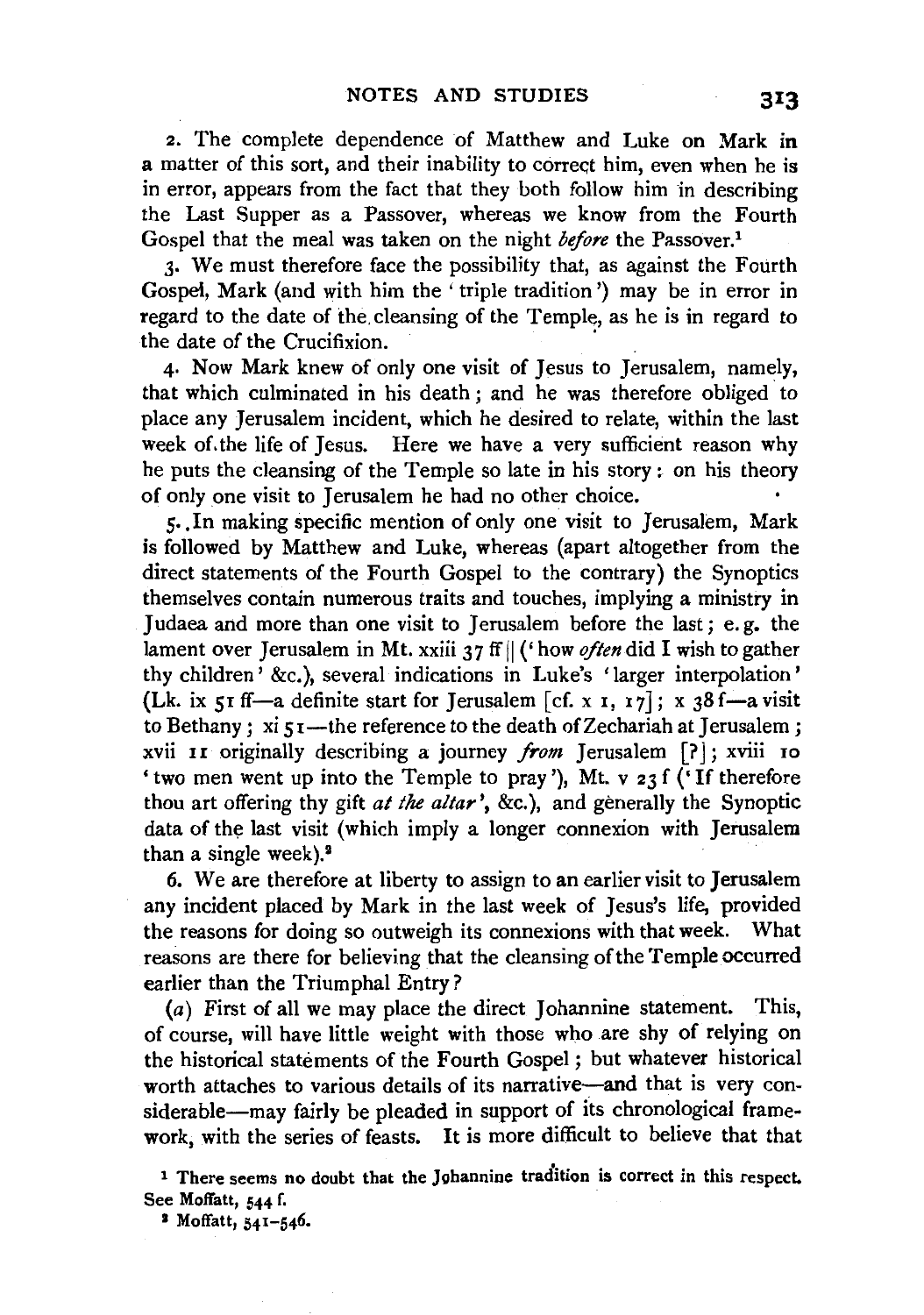## **314** THE JOURNAL OF THEOLOGICAL STUDIES

framework was invented in order to supply a fictitious verisimilitude to a romance or to serve some theological purpose, than it is to suppose that it rests on the reliable memory of a personal disciple (not neces· sarily himself the author). And in regard to this particular incident, it is not easy to see what purpose the misplacement was meant to serve. 'Possibly', says Dr Moffatt,<sup>1</sup>'... the writer simply introduced the incident at this point in order to emphasize the saying' (John ii 19) 'as a proof that Jesus foresaw his death and resurrection from the very beginning. He has thus reset the incident, under the influence of his pragmatism • . • he considered that the first public visit of Jesus to Jerusalem must have been marked by an open assertion of his divine authority'. But, as Mr J. M. Thompson has argued.<sup>2</sup> Jesus's words were probably taken by the evangelist 'as a prediction of the almost miraculous growth of the Christian Church', and the verses applying them to his death and resurrection (i.e. *vv.* 21 f) are 'the mistaken comment of an editor of great zeal for the prophetic power of " the scripture and the word which Jesus had said", but with little insight into their real meaning'. If so, the desire to exhibit Jesus's foreknowledge of his death and resurrection could have played no part in determining the early position of the narrative. The suggestion that the author wanted to mark the arrival of Jesus in Jerusalem by a display of power is not so easily dismissed: but in itself what weight has it, compared with the factors that constrained Mark to put it at the other end of the ministry ?

(b) Secondly, the Fourth Gospel represents the Jews as saying to Jesus: 'Forty-six years has this temple been building' (John ii 2o). Now it is of course possible to argue that the author, like the writer of a historical novel, calculated in cold blood the interval between the foundation of the Temple and the first Passover of Jesus's ministry, and framed this question accordingly. But is it not on any view at least as likely-and still more so, of course, if the Gospel narratives preserve on the whole valuable tradition-that the words actually reproduce, through the recollection of a spectator, what was actually said at the time? And if so, they could not have been spoken as late as a week before the death of Jesus: for the Temple was begun in 20-19 B. c., and the passover of the forty-sixth year would therefore be that of  $A.D.$   $27 \times 27$  a likely date for the *commencement* of the ministry, but earlier than any date to which the crucifixion can plausibly be assigned.<sup>4</sup> Unless therefore we are prepared to dismiss the words of the Jews as a calculated fiction, we

<sup>1</sup>*INT.* 538. 2 *Expositor* VIII xiv 218-220.

 $3$  C. H. Turner in Hastings's DB. i 405 b.

 $'$  A. D. 27 was apparently the year of Pilate's arrival in Judaea, and Lk. iii 1, xiii 1, xxiii 12 shew that the crucifixion did not take place in the first days of his term of office (Turner *op. cit.* 410 b).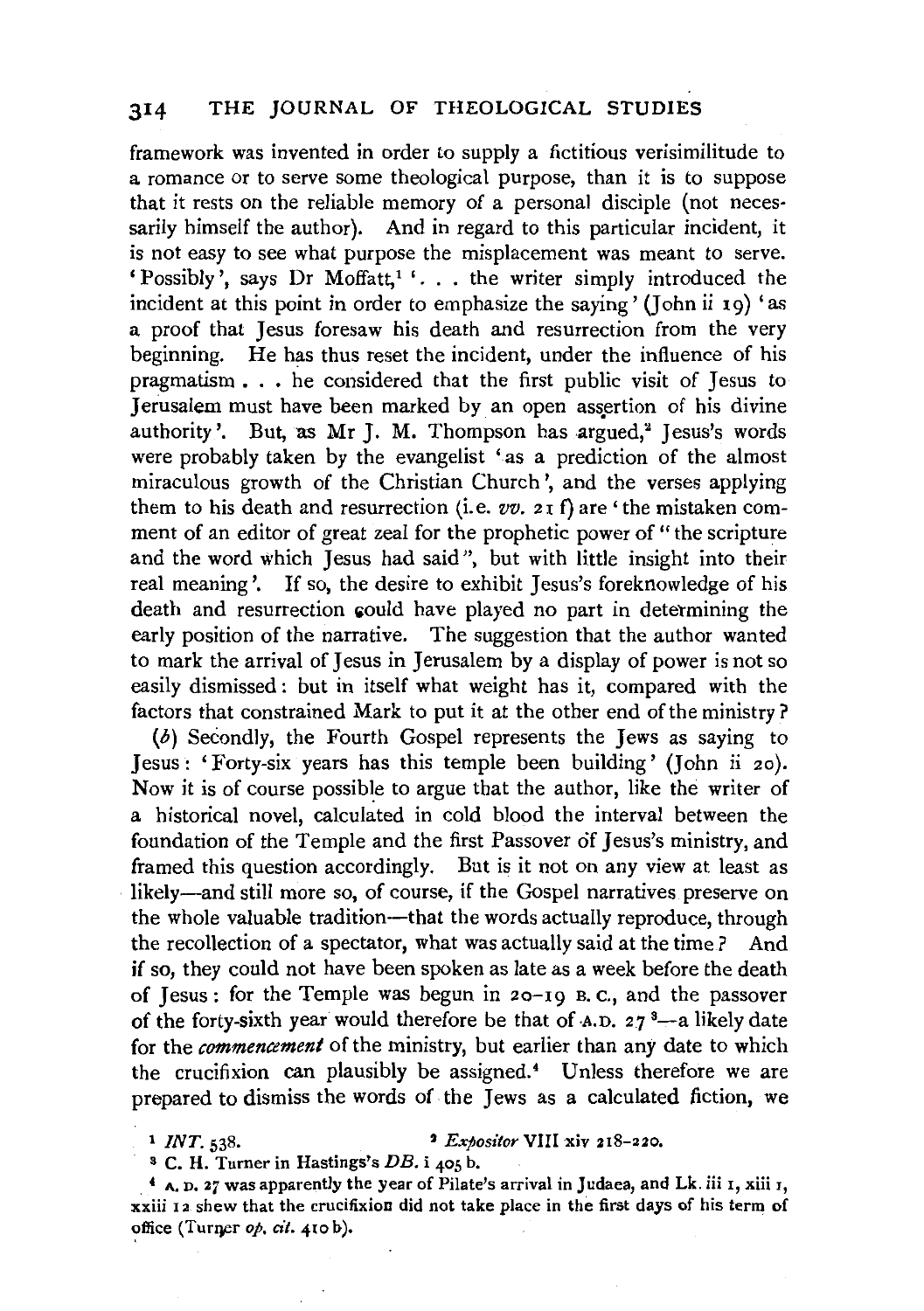are driven to the conclusion that they must have been addressed to Jesus quite early in his ministry.!

 $(c)$  There remains what may be called the psychological argument. Does the incident best fit the end or the beginning of Jesus's public life? The view usually taken is, that it is of a piece with the spectacular triumphal entry into Jerusalem, forming with it a public assertion of Messiahship, that 'it brings the enmity of the scribes and priests to a head  $\ldots$ ; it is the natural climax of his ministry, a supreme effort to assert the rights of God in the headquarters of the nation, and his subsequent fate is the natural outcome of the deed '.<sup>2</sup> But this representation, while it explains certain features of the story, is not free from serious objections. The Outer Court, where apparently the cleansing took place, was not sacred soil ; the sale of animals and the changing of money were necessary if the Temple-cultus was to be kept up at all ; and if necessary, why should they not be permitted in the Court of the Gentiles as well as anywhere else? There is no reason to believe that the salesmen and moneychangers were all or for the most part dishonest ; and in any case this special concern for the sanctity of a particular *place*  does not harmonize very easily with the broad spirituality of Jesus, nor with his comparative indifference at other times to the Temple and the sacrificial system.<sup>3</sup> Further, while his action did not involve the infliction of any personal injury on the offenders (the whip, as  $vv$ ,  $14$ ,  $15$ shew, being used simply to drive the cattle)-scarcely even the use of physical violence towards them (for if one man expels *a crowd* it must be by the moral pressure of his personality, not the physical pressure of his hands)---nevertheless the whole proceeding was of a sufficiently violent and spectacular kind to form a striking contrast to that calmness and gentleness which Jesus normally both practised and commended : and the favourite plea that his wrath was rightly kindled at the sight of wrongdoing provokes the question why it was not more often kindled at the sight of more serious wrongdoing than that of which the traders in the Temple courts were guilty. On the whole, the difficulties of the

<sup>1</sup> The fact that Jesus was accused at his trial  $(Mk, xiv 58 \parallel)$  of using words similar to those of Jn. ii 19 does not prove that he had spoken these words a week before. and then only.<br><sup>2</sup> Moffatt *INT*. 53S.

• 8 Cf. Mt. iv 5-7, v 23 f, ix 13, xii 6, 7, xxiii 35, xxiv 1 f and parallels; Mk. xii 32-34; Jn. iv 20-24. *Per contra,* Mt. v 35, viii 4• xii 5, xxiii 16 f. Other allusions (e. g. Lk. xviii lo), and the fact that Jesus frequented the Temple courts and taught in them (probably because people naturally congregated there), do not tell us anything to the point. Mr Oesterley (Hastings's *Dictionary of Christ and the Gospels*  ii 712 f) finds the ordinary explanation of Jesus's conduct so difficult that he adopts the view that Jesus really meant by it ' to abrogate entirely the Jewish sacrificial system').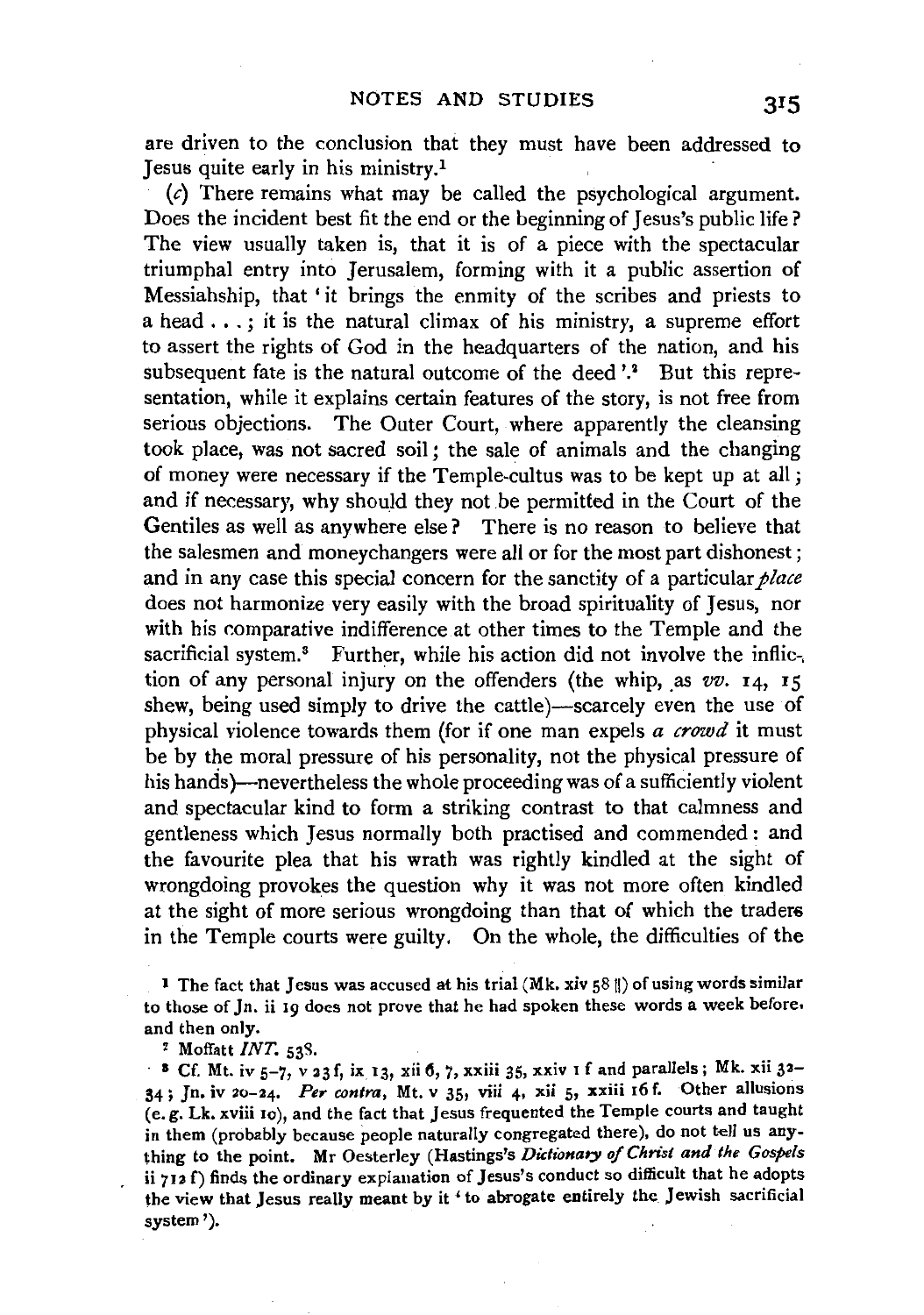episode as usually explained are so great that we cannot feel at all confident that the prevalent view is necessarily superior to the Johannine. which makes the act one 'not of messianic authority, but of a prophetic or reforming  $\text{real}^{\prime}$ .<sup>1</sup> The criticisms of the act which have just been suggested may be beside the mark; but insofar as they have any weight they would tell in favour of putting the incident at an early point in Jesus's career, before the attitude and policy that were to guide his ministry had been clearly and definitely settled in his own mind.

The story of what I esus did at the Passover (John ii  $13-25$ ) is succeeded by that of his interview with Nicodemus (John iii), which begins indeed as a *bona fide* conversation, but gradually tails off into a series of Christological reflexions on the part of the author himself. How much of the conversation is genuine history, and where exactly the reflexions of the author begin, are difficult questions, but the latter embrace at least iii  $16-21$  and  $31-36$ . It is generally recognized that the intervening verses (22-30), describing Jesus's ministry of baptism in Judaea and a further testimony of the Baptist to him, are out of place, and disturb the obvious connexion between  $10-21$  and  $31-36$ . The question is, where ought  $22$ -30 to be placed ? Several recent writers agree in inserting them between ii  $12$  and ii  $13$ , i.e. between the brief stay at Capernaum and the first Passover visit.<sup>2</sup> I must confess that I find the reasons given for this particular readjustment entirely unsatisfying. Mr Lewis says: '... the lack of transition between  $12$  and  $13$  in II is not after the manner of the Evangelist. The passing of Jesus from Galilee to Judaea is always noted, as is that from Judaea to Galilee. Here it is not. After a journey from Judaea to Galilee elaborately described (I 43-II II) Jesus settles in Capernaum with his family (II  $12$ ) -and almost immediately we find him going, not into Judaea, but directly to Jerusalem. We miss the usual phrase, covering an interval, "after these things". As the narrative stands, Jesus was back in Jerusalem three or four weeks after leaving Judaea. This can scarcely have heen.'<sup>3</sup>

Now the lack of transition between ii 12 and ii 13 is, to say the least, not very obvious. It is not true to say that the passing of Jesus from Galilee to Judaea is always noted. We have in v I the words: 'After these things there was a feast of the Jews, and Jesus went up *to Jeru*salem' (i.e. from Galilee, vi 59: vi having originally preceded v. Cf. xi  $55$  'Now the passover of the Jews was at hand : and many went

 $\overline{a}$  Lewis I. c. Similarly Thompson (1. c.): 'The sudden transition from Capernaum to Jerusalem without the usual mention of Judaea is •.• awkward.'

<sup>1</sup> Moffatt I. c.

<sup>2</sup> Lewis *Disarrangements* &c. 25-31 ; Moffatt *INT.* 553 note t; **J.** M. Thompson in *Expositor* VIII ix 422.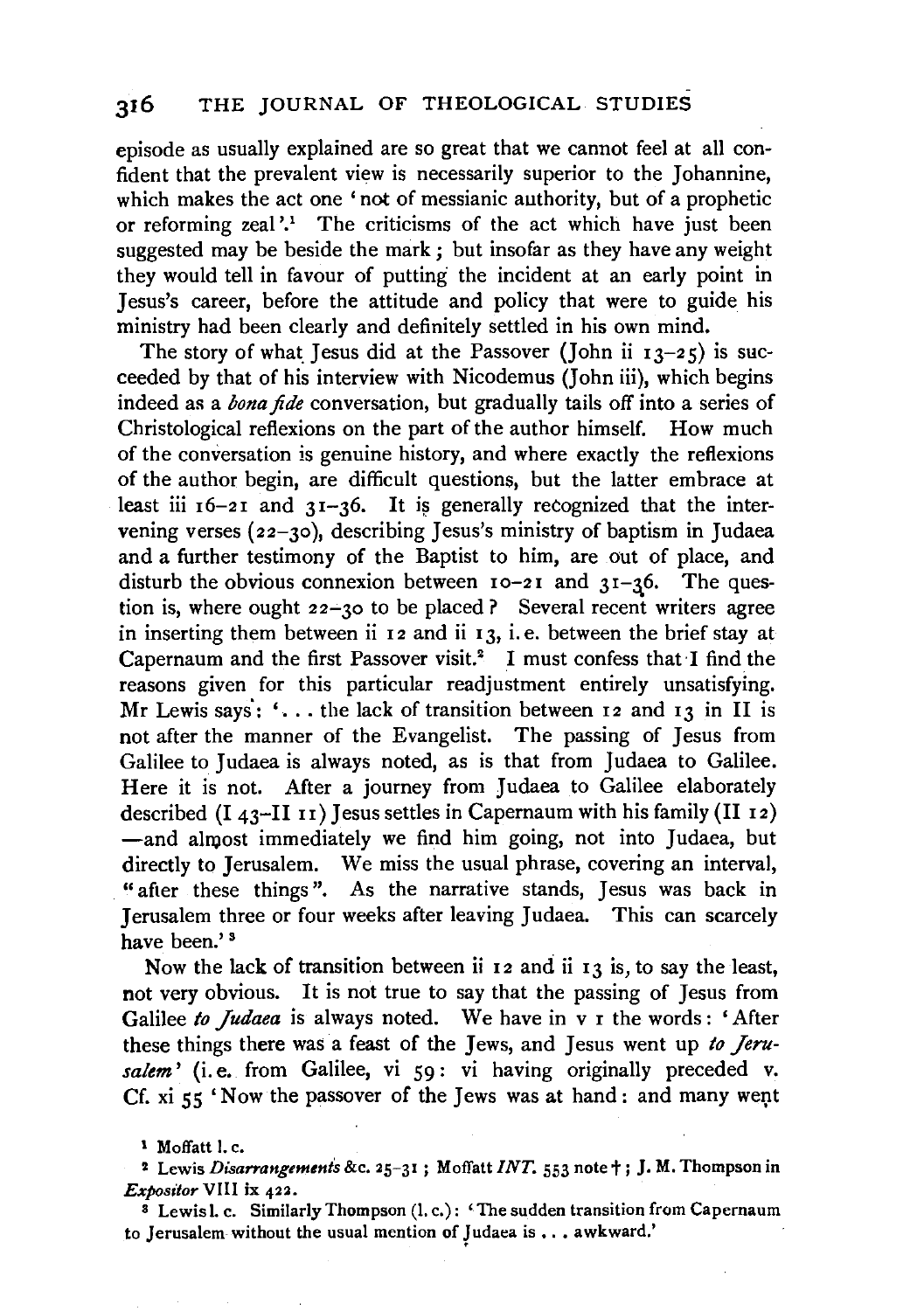up *to Jerusalem out of the country* before the passover to purify themselves'). I cannot find a single instance in which Jesus is expressly said to have gone up to Jerusalem *from Judaea,* as the proposed adjustment would here make him do (going to Judaea is spoken of in vii  $\mathbf{r}$ ,  $\mathbf{\hat{z}}$ [verse 10 mentions neither Judaea nor Jerusalem], xi 7; and going from Judaea to Galilee in iv 3, 47, 54; xii 12 speaks of Jesus as about to come to Jerusalem when he was already at Bethany, i.e. in Judaea, but the last mention of Judaea is as far back as xi 7). The elaborately described journey of i 43-ii 11 is not one *from Judaea* to Galilee, but apparently from Beth-abara near Beth-shan, or in any case from some place 'beyond the Jordan' (i  $28$ : see Conder in Hastings DB. i  $276$ ): this makes the immediately ensuing journey to Jerusalem a perfectly reasonable proceeding. As for the phrase 'after these things', whatever we may think of the need for it in ii  $13$ , we may be morally certain that the author would not have commenced two consecutive verses (ii 12, iii 22) with  $\mu$ *era To* $\hat{v}$ *ro* and  $\mu$ *era Ta* $\hat{v}$ *ra*, which is what he does on the theory in question. Dr Moffatt considers that this theory 'probably solves most of the difficulties', and adds in its support the supposed close affinity between ii 6 (the water-pots at the wedding for purifying) and iii 25 (the dispute between a disciple of John and a Jew about purifying), between ii 2, 9 (the marriage at Cana: the brjdegroom and his friend) and iii 29 (John's reference to Jesus as the bridegroom and himself as the bridegroom's friend), and between ii 12 (the stay at Capernaum) and iii 22 (the coming into the land of Judaea): but these points of contact are the reverse of striking, and quite insufficient to justify placing iii 22-30 after ii 12. The same may be said of Mr Lewis's contention that his arrangement brings iii  $27-30$ closer to John's words about Jesus in i. A further objection 'to this setting is that it leaves the interval between Nicodemus's interview (?shortly after Passover) and the ensuing December (four months before harvest-iv  $35$ ; see below) an absolute blank.

The best and simplest arrangement is to put iii  $22-30$  after iii 36. There is no real reason why Jesus should not be said to have gone from Jerusalem into the land of Judaea. We thus avoid the impossibility of two consecutive verses beginning 'after this': the phrase 'Jesus went up to Jerusalem' of ii 13 refers quite naturally, like the same phrase in v I, to a journey from Galilee: the chasm of eight months or so between Passover and December is spanned, however scantily: and above all, the reference to Jesus baptizing (iii 22) and the complaint of John's disciple about Jesus's success (iii 26) are brought into fitting connexion with iv 1 f ('So when the Lord knew that the Pharisees had heard that Jesus was making and baptizing more disciples than John', &c.).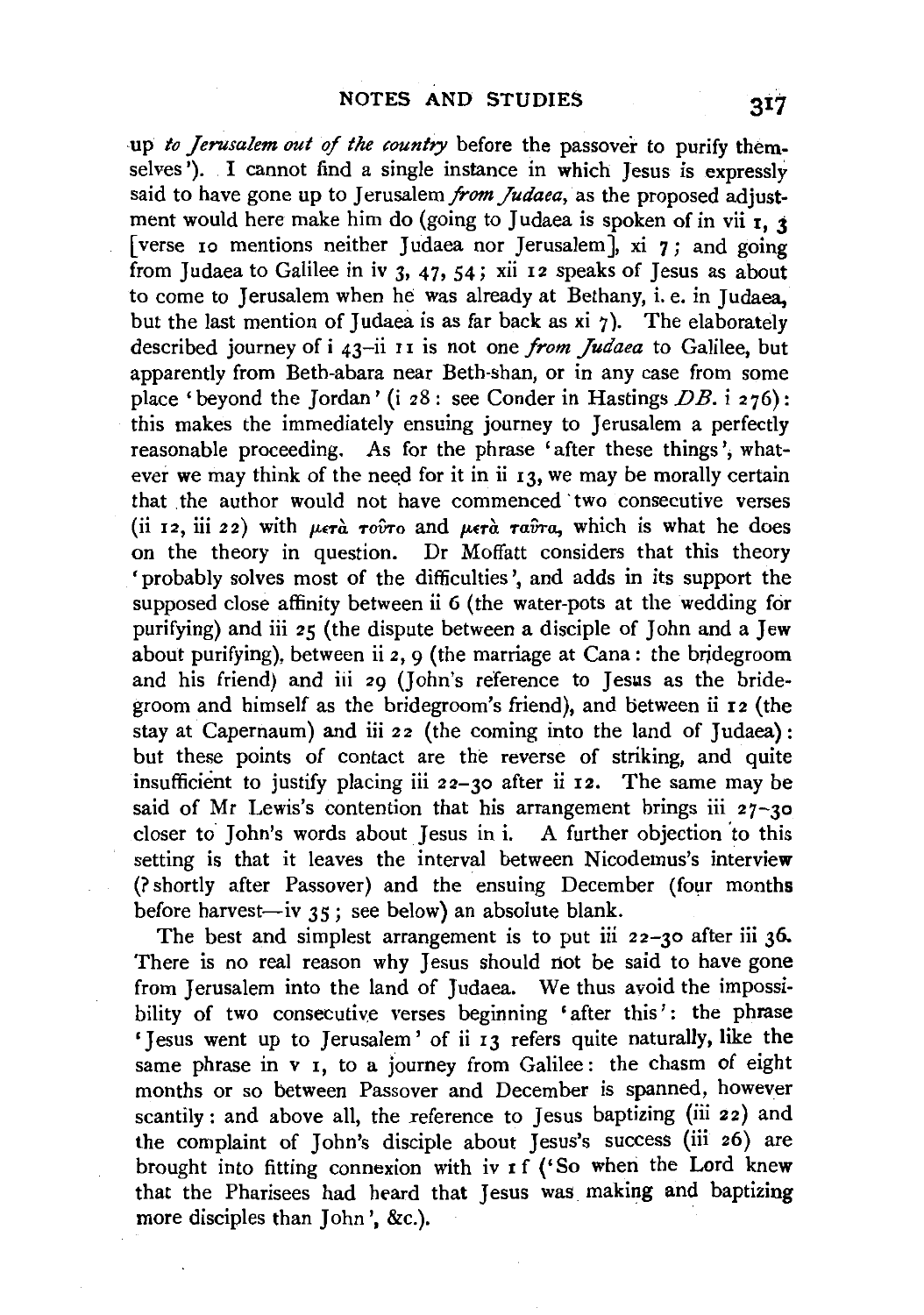### 318 THE JOURNAL OF THEOLOGICAL STUDIES

We pass on to the incident which took place at the well of Sychar. The narrative is perhaps one of the best instances we could have of that blending of genuine record with free construction which seems so characteristic of this Gospel. All except the actual conversation with the woman (iv  $9-26$ ) bears the stamp of verisimilitude. The incidents are perfectly natural; and the words of Jesus are quite in the synoptic manner (with iv 32, 34 cf. Mt. iv 4 $\parallel$ ; with 35 cf. Mt. ix 38 and the various agricultural parables; with  $38$  cf. Mt. xiii 16 f). The dialogue between Jesus and the woman, on the other hand, except the mere request for a drink, has several features highly improbable in real life. The way in which Jesus speaks of the living water  $(10 - 15)$ , allowing the woman to think it was some material beverage, is needlessly misleading. The reference to the woman's five husbands is, to say the least, extraordinary, and may conceivably be a symbolical allusion to the five foreign races brought to Samaria (2 Kings xvii 24, 25). The introduction of the discussion as to the proper place for worship  $(20)$ has no connexion with what precedes. Almost equally abrupt is the woman's appeal to the Messiah (25). And could the words: 'Salvation is from the Jews' (22) ever have actually fallen from Jesus's lips? His explicit avowal of Messiahship ( $26$ ) is out of keeping with the reservenot to say the secrecy-with which we know from the Synoptics that . he treated it; and it fits but ill with the woman's doubting suggestion (29): 'Can·he be the Christ?' Unlike the story of the interview with Nicodemus, the narrative here clearly states (8) that there were no witnesses to the dialogue beyond the two participants : and it is not very easy to imagine Jesus or the woman retailing its details to one or more of the disciples. It looks very much as if the author of the Gospel took advantage of the occasion of a real, though unknown, conversation between Jesus and the woman, to use it as a blank space upon which he could inscribe what he believed to be his Master's views on such great topics as the comparative claims of the temples of Jerusalem and Gerizim, the true nature of worship, and the life eternal  $-$ as well as depicting his superhuman knowledge (17 f) and his Messianic self-consciousness (26).

The date of the incident is fixed by iv 35 as about the middle of December, harvest usually commencing (with barley) in the warmest and most fertile places about the beginning or middle of April.<sup>1</sup> It is difficult to imagine how any other interpretation could ever have been seriously entertained. It has, for instance, been suggested that 35 b and 36 refer to the actual harvest, and that 35 a contains a proverbial phrase alluding to the average interval between seed-time and harvest.<sup>2</sup>

1 Hastings's DB. i 49 b, 408 a (note). 2 Farrar *Life of Chlisl* i 207, n. I ( ch. xv near the beginning) : C. H. Turner in Hastings's  $DB$ . i 408.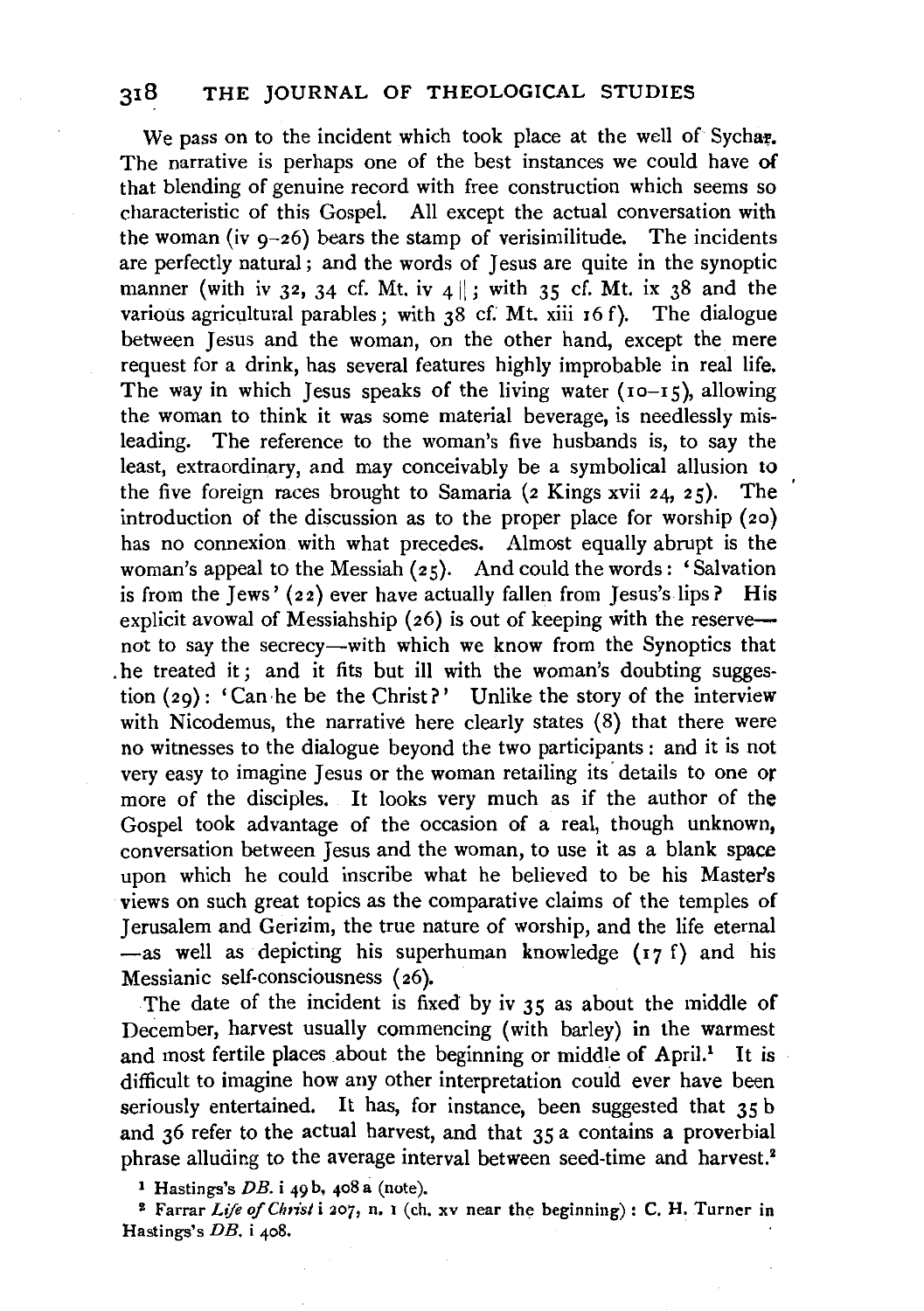On this shewing the incident occurred in the middle of harvest, about May. Origen's remark (which Mr Turner seems to regard as decisive in favour of this view), that as much as eight or nine months could not have elapsed since the Passover of ii, has little weight when the necessary transposition of v and vi is made : for it fills up the gap in one part of the narrative only to leave a still larger gap in another place, viz. between the arrival in Galilee (iv  $43-45$ ) in May and the Passover (April or May) of the next year (vi 4). Only the story of the cure of the courtier's son (iv  $46 - 54$ ) is then left to fill the void-a point which Mr Turner appears to have overlooked. Further, even if we could get over the difficulty of imagining a proverb of the form  $\zeta_{\tau}$ *nrp&.p:qv6<> £unv,* · KTA./ we should be faced with the very pertinent question as to what the meaning of the two verses 35 and 36 would then be. It will be found impossible on this basis to give them any sense at all suitable to the context in which they occur. The only natural exegesis is to take 35 a as referring to the casual remarks of the disciples as they looked at the springing corn, and  $35$  b as referring to the spiritual harvest which Jesus saw waiting to be reaped in the crowds of white-clad Samaritans who were approaching him.

If we may how combine the results at which we have arrived in regard to the Johannine narrative, with the opening of the Synoptic story, we obtain the following rough framework : $\overline{\phantom{a}}$ 

|             |  | A.D. 27. Beginning (Pontius Pilatus arrives in Judaea as Procurator |
|-------------|--|---------------------------------------------------------------------|
|             |  | (or end of $\{$ (Lk. iii 1: cf. Turner <i>HBD</i> . i 410 b).       |
|             |  | A.D. 26.) (Mission of John the Baptist (Mt. iii $I-I2$ ).           |
| Jan.-Mar.   |  | Baptism and Temptation of Jesus (Mt. iii 13-                        |
|             |  | $iv$ II $  s$ ).                                                    |
| March.      |  | The incident of the seven days of $Jn$ , i $19-$                    |
|             |  | ii $I \rightharpoonup$ (see above, pp. $I \rightharpoonup$ f).      |
| Mar.-April. |  | The short stay at Capernaum (Jn. ii 12).                            |
| April.      |  | Passover: the cleansing of the Temple: the                          |
|             |  | interview with Nicodemus (Jn. ii 13-iii 21,                         |
|             |  | iii $31 - 36$ ).                                                    |
| May-Dec.    |  | Jesus baptizing in Judaea (Jn. iii $22-24$ , iv 2).                 |
| ? Nov.      |  | Dispute between a disciple of John and a Jew.                       |
|             |  | John's further testimony to Jesus (Jn. iii                          |
|             |  | $25 - 30$ ).                                                        |

1 Plummer *(Camb. Gk. Test. ad loc.)* rightly says: 'No such proverb is known, and a proverb on the subject would have to be differently shaped', and, we may add, differently introduced.